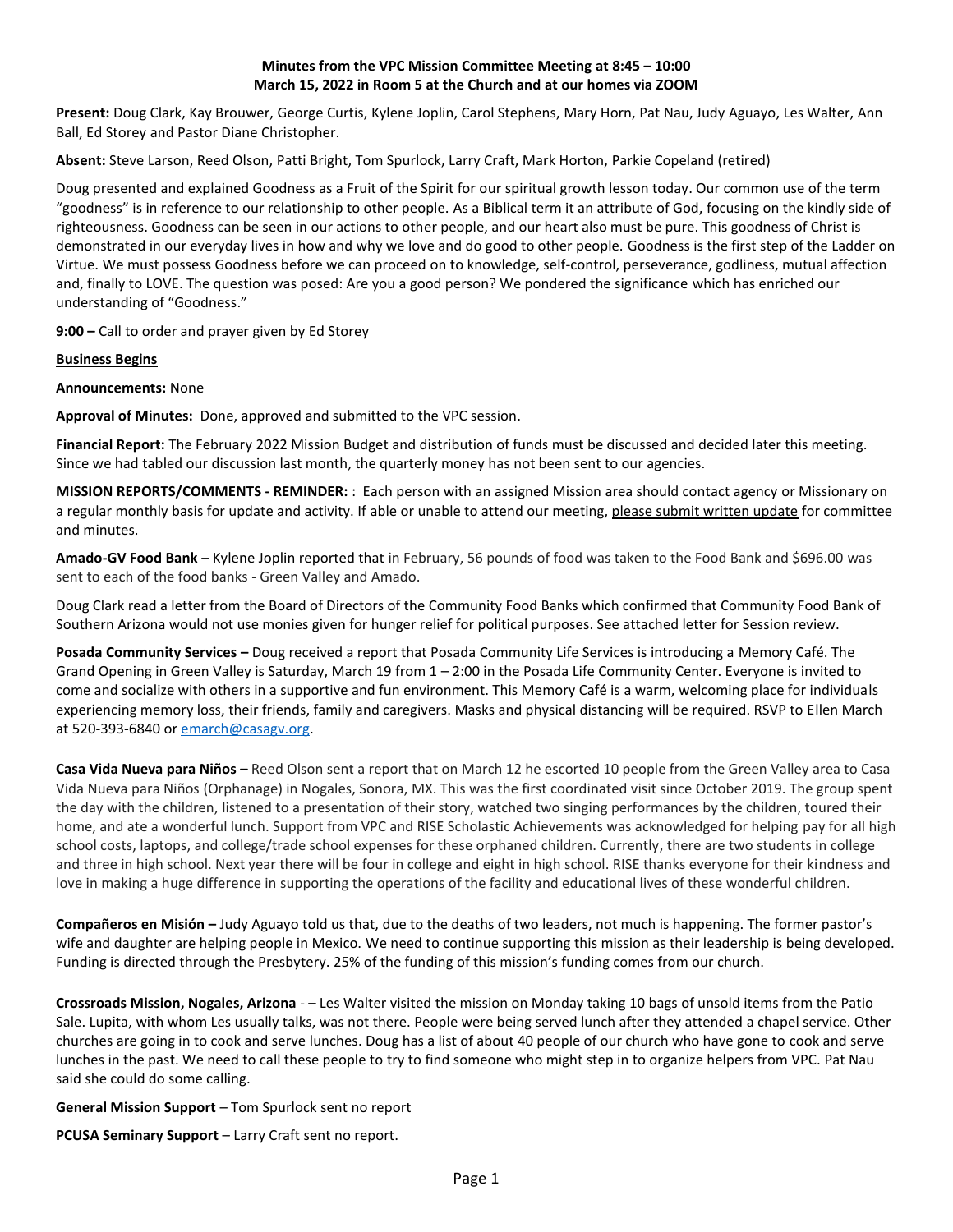**Hands of a Friend –** Pat Nau reported that she'll try to get someone to talk to our congregation at worship before the Noisy Offering on May 29.

**Mission Quilts –**Patti Bright sent a report that two deliveries of quilts were made this year. An annual potluck was held. A picture of the last quilting session was taken. The next meeting was postponed due to timing of the Patio Sale.

**Operation Mobilization –** Pam and Dave L. were glad to announce that their daughter earned her Masters' Degree in Education. Pam and Dave are struggling with the increased influence of Hindu culture in India. Borders are closed to any kind of evangelizing efforts by preachers and teachers.

Presbyterian Campus Ministry – George Curtis reported that Amanda will attend our April 12<sup>th</sup> committee meeting. She took a group of students to Mexico during their spring break. It was a very good trip.

**Bob and Kristi Rice (PCUSA missionaries)** – Bob and Kristi are among a limited number of PCUSA missionaries. We are blessed to have their presence in our church mission and community. Political struggles in South Sudan have led to the burning of some churches. Ed Storey asked if this couple is facing danger. Doug responded that they are always in danger. In the past, an 18-year-old was killed outside of their apartment by a random shooting. Their devotion and commitment to Christ keep them serving the Lord despite danger.

**St. Andrew's Children's Clinic –** Laura Romero told us that the Clinic took 24 very young children to Hermosillo for their first Cleft Lip/Cleft Palate Surgery the 3<sup>rd</sup> week of February. The trip went very well and will be featured on March 26 at the Mission Breakfast.

The March 3 Clinic in Nogales was canceled because it came too soon after the return from Hermosillo. There will be a clinic on the first Thursday in April for a number of children from Mexico. Orthopedic problems will be brought in because those children endure a lot of pain.

The Clinic is finally beginning to provide services. It is hoping to grow with safe protocols and to serve more children from Mexico.

This September, 40 older children will be taken to Hermosillo for their second Cleft lip/Cleft Palate surgery. Plans are underway. More funding will be needed for those children because food and lodging is required.

Prayers, support and donations from Valley Presbyterian Church are a true blessing for this mission and food will be provided by St. Andrews' Clinic. Donations can be made through our Valley Presbyterian Church. Thanks to the many people in our church who provide help to this mission.

Laura will be presenting information about this mission at the Saturday Mission Breakfast on March 26. We hope many of our congregation will attend.

**Valley Assistance Services** – Steve Larson told us that the "Empty Bowls" grossed between 13 and 14 thousand dollars. There will be a special fundraiser on March 26. It is called "1 Million Steps for VAS" and will involve walking .8 mile of paved paths or a 2-mile improved dirt path in the La Posada area. Check in is 7-8:00 March 26. Walking starts at 8:15 after opening ceremonies. Cost is \$25.00 per adult, \$15.00 per student under 18, \$5.00 per leashed dog.

# **Youth on Their Own (YOTO) –** Mary Horn reported:

- 1) Youth On Their Own has found a "forever home." After years of searching, YOTO has purchased a new property at 2525 N. Country Club Road. At 54% larger than the current space, the new building will allow for continuing and expanding outreach to homeless youth. A lot of renovation work will be needed. YOTO expects to move in in late 2022 or early 2023.
- 2) ANGEL CHARITY FOR CHILDREN, INC has recently announced that they have selected YOUTH ON THEIR OWN as a recipient for their 2022 major Fundraising Campaign. They have committed to raising \$750,000 to fund the renovation of YOTO's new home, making it safe and welcoming for youth and expanding the services offered to youth experiencing homelessness in our community.
- 3) Five Inspirational Card Makers met in person on February 23. Cards made at home and in our session together totaled 139 cards which we delivered to YOTO March 4. Our next in person session will be March 23 in Classroom 5 from 1 - 3:30.
- 4) On Saturday Morning of our Patio Sale, Betty Yoder and Ellie Harglerog packed 4 boxes of clothing appropriate for teenagers which we will deliver to the Assistance League of Tucson on Alvernon close to YOTO's current location. YOTO's mini mall does not have room for clothing, but students can shop for free at the Assistance League.

## **Old Business**

Budget for 2022 is \$95,737 with \$55,000 from Patio Sale monies. A motion was made by Doug Clark and seconded by Kay Brouwer that all agencies be funded at the 2021 level including \$800 for Mission Quilts. The remaining funds (\$14,487) is to be distributed in equal amounts to the following 14 agencies-Amado and Green Valley Food Bank, Casa Community Services, Casa Vida Nueva, Companeros en Mission, Crossroad Nogales Mission, General Mission Support, Hands of a Friend, Presbyterian Campus Ministry, PCUSA-Seminary Support, Kristi and Bob Rice, St Andrew's Children Clinic, Valley assistance Services, Pam and David Lovett (OM),